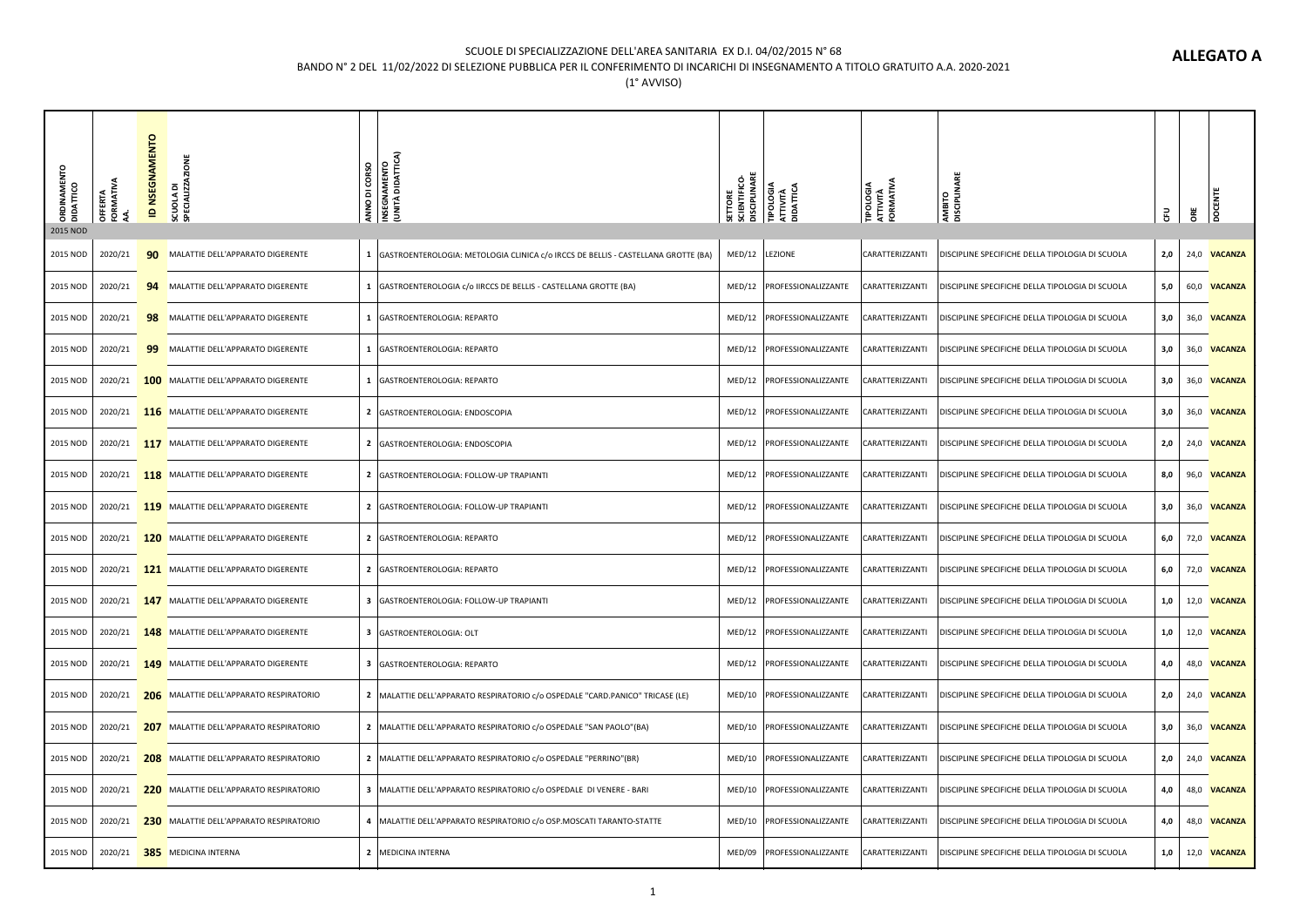#### SCUOLE DI SPECIALIZZAZIONE DELL'AREA SANITARIA EX D.I. 04/02/2015 N° 68

## BANDO N° 2 DEL 11/02/2022 DI SELEZIONE PUBBLICA PER IL CONFERIMENTO DI INCARICHI DI INSEGNAMENTO A TITOLO GRATUITO A.A. 2020-2021

| 2015 NOD |                                | 2020/21 434 MEDICINA INTERNA                        | 3 MEDICINA INTERNA                                                                                       | MED/09 | PROFESSIONALIZZANTE          | CARATTERIZZANTI | DISCIPLINE SPECIFICHE DELLA TIPOLOGIA DI SCUOLA | 1,0 | 12,0 VACANZA        |
|----------|--------------------------------|-----------------------------------------------------|----------------------------------------------------------------------------------------------------------|--------|------------------------------|-----------------|-------------------------------------------------|-----|---------------------|
| 2015 NOD |                                | 2020/21 435 MEDICINA INTERNA                        | 3 MEDICINA INTERNA                                                                                       | MED/09 | PROFESSIONALIZZANTE          | CARATTERIZZANTI | DISCIPLINE SPECIFICHE DELLA TIPOLOGIA DI SCUOLA | 1,0 | 12,0 VACANZA        |
| 2015 NOD |                                | 2020/21 472 MEDICINA INTERNA                        | 4 MEDICINA INTERNA                                                                                       | MED/09 | PROFESSIONALIZZANTE          | CARATTERIZZANTI | DISCIPLINE SPECIFICHE DELLA TIPOLOGIA DI SCUOLA | 1,0 | 12,0 VACANZA        |
| 2015 NOD |                                | 2020/21 1141 MALATTIE DELL'APPARATO CARDIOVASCOLARE | CORSO DI ECOCARDIOGRAFIA 1 c/o UOC CARDIOLOGIA UNIVERSITARIA DELLA A.O.U.<br>POLICLINICO DI BARI         | MED/11 | PROFESSIONALIZZANTE          | CARATTERIZZANTI | DISCIPLINE SPECIFICHE DELLA TIPOLOGIA DI SCUOLA | 1,0 | 12,0 VACANZA        |
| 2015 NOD |                                | 2020/21 150 MALATTIE DELL'APPARATO CARDIOVASCOLARE  | 1   MALATTIE DELL'APPARATO CARDIOVASCOLARE c/o UOC CARDIOLOGIA UNIVERSITARIA                             | MED/11 | PROFESSIONALIZZANTE          | CARATTERIZZANTI | DISCIPLINE SPECIFICHE DELLA TIPOLOGIA DI SCUOLA | 2,0 | 24,0 VACANZA        |
| 2015 NOD |                                | 2020/21 151 MALATTIE DELL'APPARATO CARDIOVASCOLARE  | 1   MALATTIE DELL'APPARATO CARDIOVASCOLARE c/o UOC CARDIOLOGIA UNIVERSITARIA                             | MED/11 | PROFESSIONALIZZANTE          | CARATTERIZZANTI | DISCIPLINE SPECIFICHE DELLA TIPOLOGIA DI SCUOLA | 2,0 | 24,0 VACANZA        |
| 2015 NOD |                                | 2020/21 1160 MALATTIE DELL'APPARATO CARDIOVASCOLARE | CORSO DI ARITMOLOGIA E CARDIOSTIMOLAZIONE 1 c/o CARDIOLOGIA UNIVERSITARIA AOU<br>POLICLINICO DI BARI     | MED/11 | PROFESSIONALIZZANTE          | CARATTERIZZANTI | DISCIPLINE SPECIFICHE DELLA TIPOLOGIA DI SCUOLA | 1,0 | 12,0 VACANZA        |
| 2015 NOD |                                | 2020/21 1162 MALATTIE DELL'APPARATO CARDIOVASCOLARE | 2 CORSO DI ARITMOLOGIA E CARDIOSTIMOLAZIONE 2 c/o UOC CARDIOLOGIA UNIVERSITARIA                          | MED/11 | PROFESSIONALIZZANTE          | CARATTERIZZANTI | DISCIPLINE SPECIFICHE DELLA TIPOLOGIA DI SCUOLA | 1,0 | 12,0 VACANZA        |
| 2015 NOD |                                | 2020/21 1164 MALATTIE DELL'APPARATO CARDIOVASCOLARE | CORSO DI ECOCARDIOGRAFIA 1 c/o UOC CARDIOLOGIA UNIVERSITARIA DELLA A.O.U.<br>POLICLINICO DI BARI         | MED/11 | PROFESSIONALIZZANTE          | CARATTERIZZANTI | DISCIPLINE SPECIFICHE DELLA TIPOLOGIA DI SCUOLA | 2,0 | 24,0 VACANZA        |
| 2015 NOD |                                | 2020/21 1167 MALATTIE DELL'APPARATO CARDIOVASCOLARE | CORSO DI EMODINAMICA 1 c/o UOC CARDIOLOGIA UNIVERSITARIA DELLA A.O.U. POLICLINICO<br>2<br><b>DI BARI</b> | MED/11 | PROFESSIONALIZZANTE          | CARATTERIZZANTI | DISCIPLINE SPECIFICHE DELLA TIPOLOGIA DI SCUOLA | 1,0 | 12,0 VACANZA        |
| 2015 NOD |                                | 2020/21 1168 MALATTIE DELL'APPARATO CARDIOVASCOLARE | CORSO DI EMODINAMICA 2 c/o UOC CARDIOLOGIA UNIVERSITARIA DELLA A.O.U. POLICLINICO<br><b>DI BARI</b>      | MED/11 | PROFESSIONALIZZANTE          | CARATTERIZZANTI | DISCIPLINE SPECIFICHE DELLA TIPOLOGIA DI SCUOLA | 1,0 | 12,0 VACANZA        |
| 2015 NOD |                                | 2020/21 1205 MALATTIE DELL'APPARATO CARDIOVASCOLARE | CORSO DI ARITMOLOGIA E CARDIOSTIMOLAZIONE 1 c/o CARDIOLOGIA UNIVERSITARIA AOU<br>POLICLINICO DI BARI     |        | MED/11   PROFESSIONALIZZANTE | CARATTERIZZANTI | DISCIPLINE SPECIFICHE DELLA TIPOLOGIA DI SCUOLA | 1,0 | 12,0 VACANZA        |
| 2015 NOD |                                | 2020/21 1207 MALATTIE DELL'APPARATO CARDIOVASCOLARE | CORSO DI ARITMOLOGIA E CARDIOSTIMOLAZIONE 3 c/o CARDIOLOGIA UNIVERSITARIA AOU<br>POLICLINICO DI BARI     | MED/11 | PROFESSIONALIZZANTE          | CARATTERIZZANTI | DISCIPLINE SPECIFICHE DELLA TIPOLOGIA DI SCUOLA | 1,0 | 12,0 VACANZA        |
| 2015 NOD |                                | 2020/21 1215 MALATTIE DELL'APPARATO CARDIOVASCOLARE | MALATTIE DELL'APPARATO CARDIOVASCOLARE c/o CARDIOLOGIA UNIVERSITARIA AOU<br>POLICLINICO DI BARI          | MED/11 | PROFESSIONALIZZANTE          | CARATTERIZZANTI | DISCIPLINE SPECIFICHE DELLA TIPOLOGIA DI SCUOLA | 1,0 | 12,0 VACANZA        |
| 2015 NOD |                                | 2020/21 1216 MALATTIE DELL'APPARATO CARDIOVASCOLARE | MALATTIE DELL'APPARATO CARDIOVASCOLARE c/o CARDIOLOGIA UNIVERSITARIA AOU<br>POLICLINICO DI BARI          | MED/11 | PROFESSIONALIZZANTE          | CARATTERIZZANTI | DISCIPLINE SPECIFICHE DELLA TIPOLOGIA DI SCUOLA | 1,0 | 12,0 VACANZA        |
| 2015 NOD |                                | 2020/21 1249 PATOLOGIA CLINICA E BIOCHIMICA CLINICA | 2 GESTIONE DELLA FASE PREANALITICA                                                                       | BIO/12 | PROFESSIONALIZZANTE          | CARATTERIZZANTI | DISCIPLINE SPECIFICHE DELLA TIPOLOGIA DI SCUOLA | 2,0 | 24,0 VACANZA        |
| 2015 NOD |                                | 2020/21 1260 PATOLOGIA CLINICA E BIOCHIMICA CLINICA | 3 BIOCHIMICA CLINICA III                                                                                 | BIO/12 | LEZIONE                      | CARATTERIZZANTI | DISCIPLINE SPECIFICHE DELLA TIPOLOGIA DI SCUOLA | 4,0 | 48,0 VACANZA        |
| 2015 NOD |                                | 2020/21 1278 PATOLOGIA CLINICA E BIOCHIMICA CLINICA | 4   METODOLOGIE OMICHE IN DIAGNOSTICA CLINICA                                                            | BIO/12 | LEZIONE                      | CARATTERIZZANTI | DISCIPLINE SPECIFICHE DELLA TIPOLOGIA DI SCUOLA | 3,0 | 36,0 VACANZA        |
| 2015 NOD |                                | 2020/21 1290 PATOLOGIA CLINICA E BIOCHIMICA CLINICA | 4 BIOCHIMICA CLINICA IV                                                                                  | BIO/12 | PROFESSIONALIZZANTE          | CARATTERIZZANTI | DISCIPLINE SPECIFICHE DELLA TIPOLOGIA DI SCUOLA | 4,0 | 48,0 VACANZA        |
| 2015 NOD |                                | 2020/21 1291 PATOLOGIA CLINICA E BIOCHIMICA CLINICA | 4   METODOLOGIE SPERIMENTALI APPLICATIVE II                                                              | BIO/12 | PROFESSIONALIZZANTE          | CARATTERIZZANTI | DISCIPLINE SPECIFICHE DELLA TIPOLOGIA DI SCUOLA | 8,0 | 96,0 VACANZA        |
| 2015 NOD |                                | 2020/21 1477 UROLOGIA                               | 1 CHIRURGIA ONCOLOGICA                                                                                   | MED/24 | PROFESSIONALIZZANTE          | CARATTERIZZANTI | DISCIPLINE SPECIFICHE DELLA TIPOLOGIA DI SCUOLA | 4,0 | 48,0 VACANZA        |
| 2015 NOD |                                | 2020/21 1478 UROLOGIA                               | 1 ECOGRAFIA UROLOGICA c/o A.O.U. POLICLINICO DI BARI                                                     | MED/24 | PROFESSIONALIZZANTE          | CARATTERIZZANTI | DISCIPLINE SPECIFICHE DELLA TIPOLOGIA DI SCUOLA | 1,0 | 12,0 VACANZA        |
| 2015 NOD |                                | 2020/21 1479 UROLOGIA                               | 1 ECOGRAFIA UROLOGICA INTERVENTISTICA c/o A.O.U. POLICLINICO DI BARI                                     | MED/24 | PROFESSIONALIZZANTE          | CARATTERIZZANTI | DISCIPLINE SPECIFICHE DELLA TIPOLOGIA DI SCUOLA | 1,0 | 12,0 VACANZA        |
|          | 2015 NOD 2020/21 1481 UROLOGIA |                                                     | 1 SEMEIOTICA CLINICA E STRUMENTALE c/o A.O.U. POLICLINICO DI BARI                                        |        | MED/24 PROFESSIONALIZZANTE   | CARATTERIZZANTI | DISCIPLINE SPECIFICHE DELLA TIPOLOGIA DI SCUOLA | 1,0 | 12,0 <b>VACANZA</b> |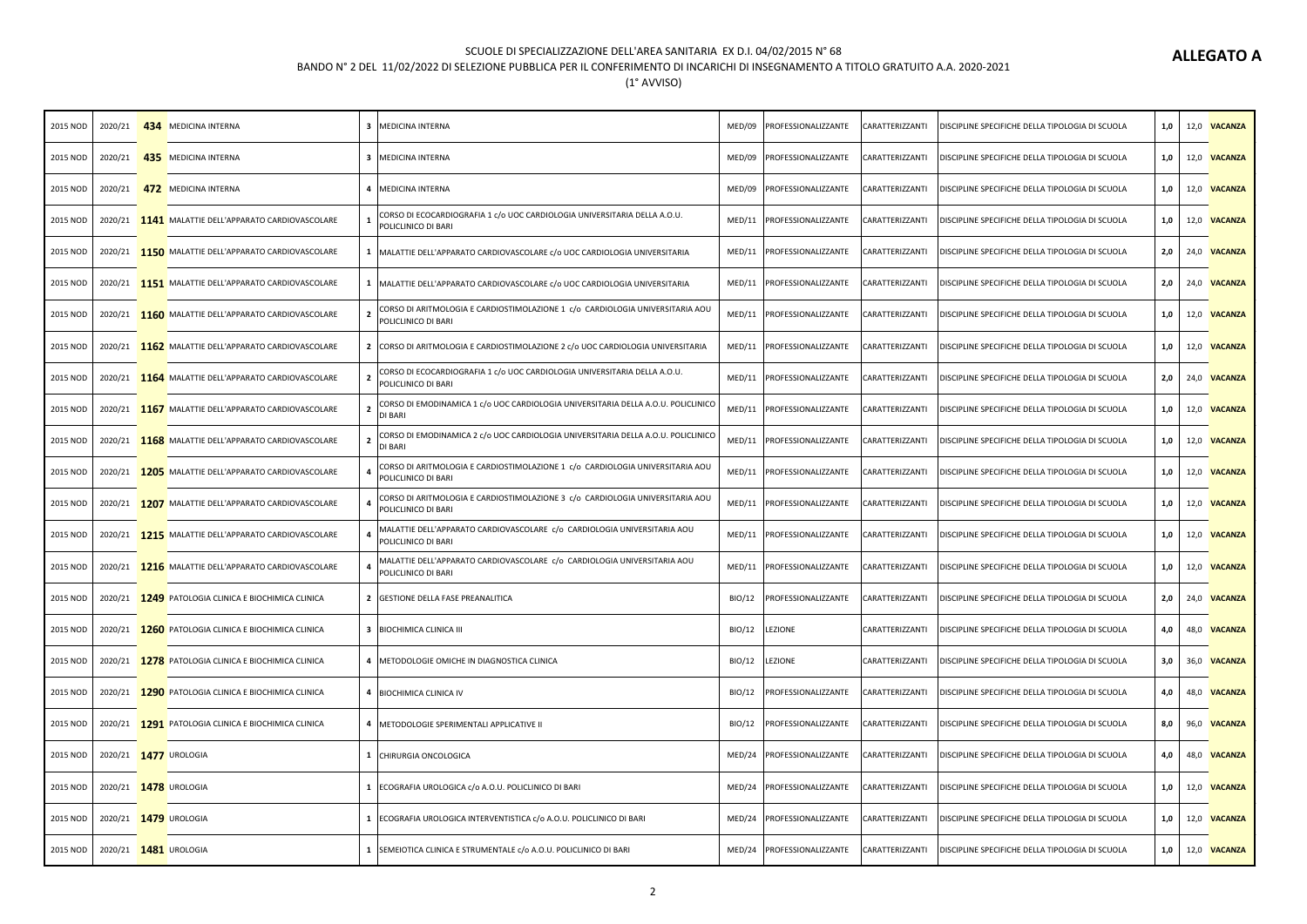# **ALLEGATO A**

### SCUOLE DI SPECIALIZZAZIONE DELL'AREA SANITARIA EX D.I. 04/02/2015 N° 68

## BANDO N° 2 DEL 11/02/2022 DI SELEZIONE PUBBLICA PER IL CONFERIMENTO DI INCARICHI DI INSEGNAMENTO A TITOLO GRATUITO A.A. 2020-2021

| 2015 NOD |  | 2020/21 1483 UROLOGIA                       | 1   URGENZE UROLOGICHE c/o P.O. DI MATERA                                             | MED/24 | PROFESSIONALIZZANTE          | CARATTERIZZANTI | DISCIPLINE SPECIFICHE DELLA TIPOLOGIA DI SCUOLA | 1,0   | 12,0 VACANZA        |
|----------|--|---------------------------------------------|---------------------------------------------------------------------------------------|--------|------------------------------|-----------------|-------------------------------------------------|-------|---------------------|
| 2015 NOD |  | 2020/21 1484 UROLOGIA                       | 1   URODINAMICA I c/o A.O.U. POLICLINICO DI BARI                                      | MED/24 | PROFESSIONALIZZANTE          | CARATTERIZZANTI | DISCIPLINE SPECIFICHE DELLA TIPOLOGIA DI SCUOLA | $1,0$ | 12,0 VACANZA        |
| 2015 NOD |  | 2020/21 1485 UROLOGIA                       | 1   UROLOGIA ENDOSCOPICA c/o E.E. MIULLI DI ACQUAVIVA                                 | MED/24 | PROFESSIONALIZZANTE          | CARATTERIZZANTI | DISCIPLINE SPECIFICHE DELLA TIPOLOGIA DI SCUOLA | 3,0   | 36,0 VACANZA        |
| 2015 NOD |  | 2020/21 1486 UROLOGIA                       | 1   UROLOGIA GENERALE C/O P.O. DI VENERE DI CARBONARA - BARI                          | MED/24 | PROFESSIONALIZZANTE          | CARATTERIZZANTI | DISCIPLINE SPECIFICHE DELLA TIPOLOGIA DI SCUOLA | 3,0   | 36,0 VACANZA        |
| 2015 NOD |  | 2020/21 1502 UROLOGIA                       | 2 ECOGRAFIA UROLOGICA c/o A.O.U. POLICLINICO DI BARI                                  |        | MED/24 PROFESSIONALIZZANTE   | CARATTERIZZANTI | DISCIPLINE SPECIFICHE DELLA TIPOLOGIA DI SCUOLA | 1,0   | 12,0 VACANZA        |
| 2015 NOD |  | 2020/21 1505 UROLOGIA                       | 2   URGENZE UROLOGICHE c/o P.O. PERRINO DI BRINDISI                                   | MED/24 | PROFESSIONALIZZANTE          | CARATTERIZZANTI | DISCIPLINE SPECIFICHE DELLA TIPOLOGIA DI SCUOLA | 1,0   | 12,0 VACANZA        |
| 2015 NOD |  | 2020/21 1522 UROLOGIA                       | 3 CHIRURGIA DELL'INCONTINENZA URINARIA                                                | MED/24 | PROFESSIONALIZZANTE          | CARATTERIZZANTI | DISCIPLINE SPECIFICHE DELLA TIPOLOGIA DI SCUOLA | 1,0   | 12,0 VACANZA        |
| 2015 NOD |  | 2020/21 1524 UROLOGIA                       | 3  LAPAROSCOPIA UROLOGICA c/o P.O.VITO FAZZI DI LECCE                                 | MED/24 | PROFESSIONALIZZANTE          | CARATTERIZZANTI | DISCIPLINE SPECIFICHE DELLA TIPOLOGIA DI SCUOLA | 4,0   | 48,0 VACANZA        |
| 2015 NOD |  | 2020/21 1527 UROLOGIA                       | 3   UROLOGIA c/o P.O. SS. ANNUNZIATA DI TARANTO                                       | MED/24 | PROFESSIONALIZZANTE          | CARATTERIZZANTI | DISCIPLINE SPECIFICHE DELLA TIPOLOGIA DI SCUOLA | 4,0   | 48,0 VACANZA        |
| 2015 NOD |  | 2020/21 1544 UROLOGIA                       | 4 CHIRURGIA DELL'INCONTINENZA URINARIA c/o A.O.U. POLICLINICO DI BARI                 | MED/24 | PROFESSIONALIZZANTE          | CARATTERIZZANTI | DISCIPLINE SPECIFICHE DELLA TIPOLOGIA DI SCUOLA | 1,0   | 12,0 VACANZA        |
| 2015 NOD |  | 2020/21 1549 UROLOGIA                       | 4 LAPAROSCOPIA UROLOGICA c/o P.O.VITO FAZZI DI LECCE                                  | MED/24 | PROFESSIONALIZZANTE          | CARATTERIZZANTI | DISCIPLINE SPECIFICHE DELLA TIPOLOGIA DI SCUOLA | 3,0   | 36,0 VACANZA        |
| 2015 NOD |  | 2020/21 1551 UROLOGIA                       | 4   URGENZE UROLOGICHE c/o A.O.U. POLICLINICO DI BARI                                 |        | MED/24   PROFESSIONALIZZANTE | CARATTERIZZANTI | DISCIPLINE SPECIFICHE DELLA TIPOLOGIA DI SCUOLA | 1,0   | 12,0 VACANZA        |
| 2015 NOD |  | 2020/21 1556 UROLOGIA                       | 4   UROLOGIA PEDIATRICA c/o OSPEDALE GIOVANNI XXIII DI BARI                           | MED/24 | PROFESSIONALIZZANTE          | CARATTERIZZANTI | DISCIPLINE SPECIFICHE DELLA TIPOLOGIA DI SCUOLA | $1,0$ | 12,0 VACANZA        |
| 2015 NOD |  | 2020/21 1572 UROLOGIA                       | 5 CHIRURGIA URETRALE c/o A.O.U. POLICLINICO DI BARI                                   | MED/24 | PROFESSIONALIZZANTE          | CARATTERIZZANTI | DISCIPLINE SPECIFICHE DELLA TIPOLOGIA DI SCUOLA | $1,0$ | 12,0 VACANZA        |
| 2015 NOD |  | 2020/21 1581 UROLOGIA                       | 5   UROLOGIA PEDIATRICA c/o OSPEDALE GIOVANNI XXIII DI BARI                           | MED/24 | PROFESSIONALIZZANTE          | CARATTERIZZANTI | DISCIPLINE SPECIFICHE DELLA TIPOLOGIA DI SCUOLA | 1,0   | 12,0 VACANZA        |
| 2015 NOD |  | 2020/21 1607 DERMATOLOGIA E VENEREOLOGIA    | 1 DERMATOLOGIA CLINICA c/o ASL BR - P.O. "A. PERRINO" DI BRINDISI                     | MED/35 | PROFESSIONALIZZANTE          | CARATTERIZZANTI | DISCIPLINE SPECIFICHE DELLA TIPOLOGIA DI SCUOLA | 4,0   | 48,0 VACANZA        |
| 2015 NOD |  | 2020/21 1611 DERMATOLOGIA E VENEREOLOGIA    | 1  DERMOSCOPIA c/o E.E. "MIULLI" DI ACQUAVIVA DELLE FONTI (BA)                        | MED/35 | PROFESSIONALIZZANTE          | CARATTERIZZANTI | DISCIPLINE SPECIFICHE DELLA TIPOLOGIA DI SCUOLA | 1,0   | 12,0 VACANZA        |
| 2015 NOD |  | 2020/21 1612 DERMATOLOGIA E VENEREOLOGIA    | 1 GESTIONE DEL PAZIENTE DERMATOLOGICO c/o ASL BR - P.O. "A. PERRINO" DI BRINDISI      | MED/35 | PROFESSIONALIZZANTE          | CARATTERIZZANTI | DISCIPLINE SPECIFICHE DELLA TIPOLOGIA DI SCUOLA | $1,0$ | 12,0 VACANZA        |
| 2015 NOD |  | 2020/21 1620 DERMATOLOGIA E VENEREOLOGIA    | 1 TEST ALLERGOLOGICI                                                                  | MED/35 | PROFESSIONALIZZANTE          | CARATTERIZZANTI | DISCIPLINE SPECIFICHE DELLA TIPOLOGIA DI SCUOLA | 2,0   | 24,0 <b>VACANZA</b> |
| 2015 NOD |  | 2020/21 1651 DERMATOLOGIA E VENEREOLOGIA    | 2 DERMOSCOPIA                                                                         | MED/35 | PROFESSIONALIZZANTE          | CARATTERIZZANTI | DISCIPLINE SPECIFICHE DELLA TIPOLOGIA DI SCUOLA | 4,0   | 48,0 VACANZA        |
| 2015 NOD |  | 2020/21 1652 DERMATOLOGIA E VENEREOLOGIA    | 2 GESTIONE DEL PAZIENTE DERMATOLOGICO c/o E.E. "MIULLI" DI ACQUAVIVA DELLE FONTI (BA) | MED/35 | PROFESSIONALIZZANTE          | CARATTERIZZANTI | DISCIPLINE SPECIFICHE DELLA TIPOLOGIA DI SCUOLA | 2,0   | 24,0 VACANZA        |
| 2015 NOD |  | 2020/21 1670 DERMATOLOGIA E VENEREOLOGIA    | 3 DERMOSCOPIA                                                                         | MED/35 | PROFESSIONALIZZANTE          | CARATTERIZZANTI | DISCIPLINE SPECIFICHE DELLA TIPOLOGIA DI SCUOLA | 8,0   | 96,0 VACANZA        |
| 2015 NOD |  | 2020/21 1675 DERMATOLOGIA E VENEREOLOGIA    | 3 TEST ALLERGOLOGICI                                                                  | MED/35 | PROFESSIONALIZZANTE          | CARATTERIZZANTI | DISCIPLINE SPECIFICHE DELLA TIPOLOGIA DI SCUOLA | 2,0   | 24,0 <b>VACANZA</b> |
| 2015 NOD |  | 2020/21 1704 MALATTIE INFETTIVE E TROPICALI | 2 MALATTIE INFETTIVE                                                                  | MED/17 | PROFESSIONALIZZANTE          | CARATTERIZZANTI | DISCIPLINE SPECIFICHE DELLA TIPOLOGIA DI SCUOLA | 3,0   | 36,0 VACANZA        |